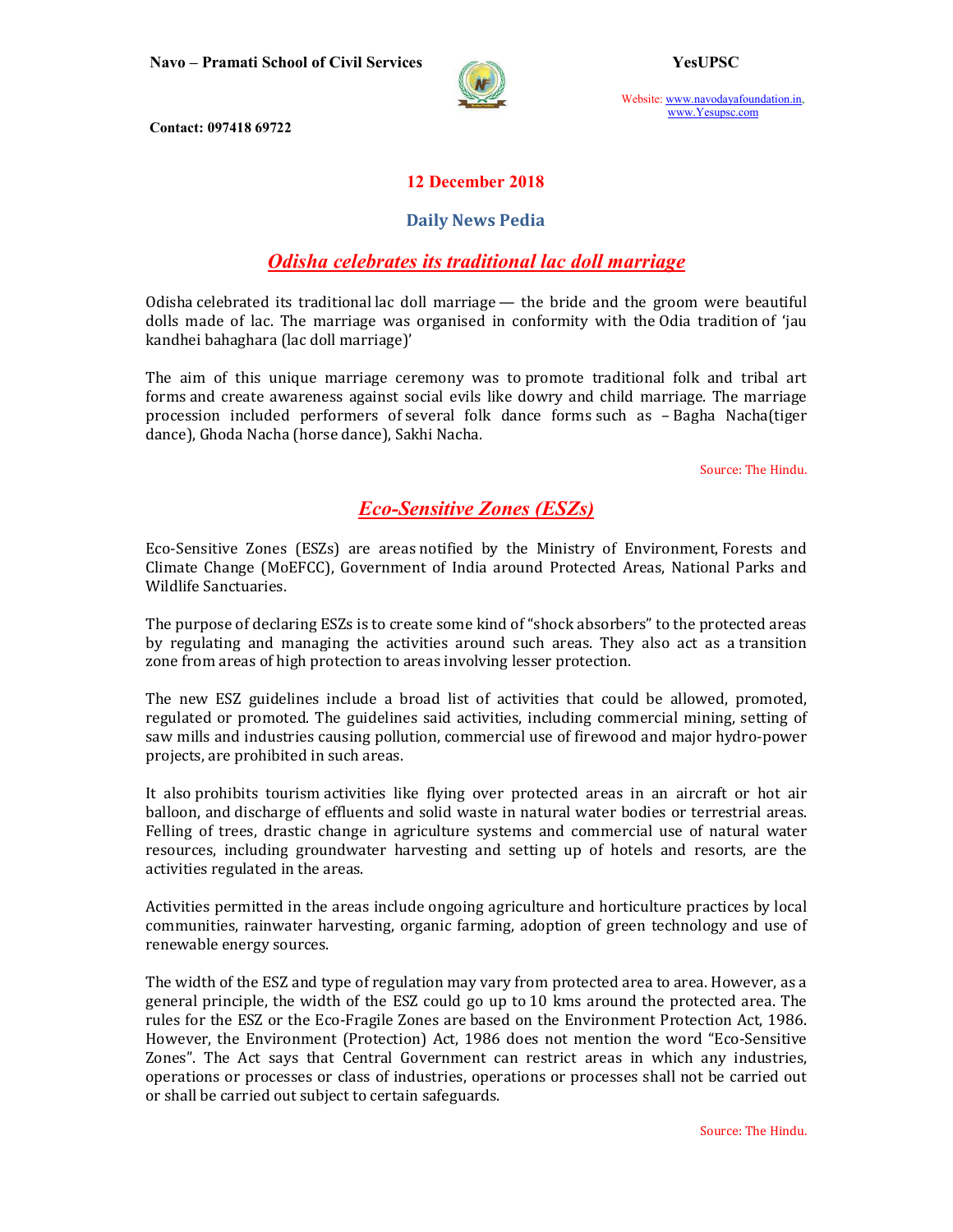# ENSURE Portal

The portal "ENSURE"- National Livestock Mission-EDEG is developed by NABARD and is operated under the Department of Animal Husbandry, Dairying & Fisheries.

Under the Mission's component called Entrepreneurship Development and Employment Generation (EDEG), subsidy payment for activities related to poultry, small ruminants, pigs etc. through Direct Benefit Transfer (DBT) goes directly to the beneficiary's account.

In order to make it better, simpler and transparent, the NABARD has developed an online portal "ENSURE" (https://ensure.nabard.org) so that the information related to beneficiary and processing of application can be made readily available.

Utility of the Portal

- 
- $\triangleright$  Under the new process, controlling officer/branch manager of the bank, after scrutinizing & sanctioning of proposal, uploads the subsidy claims in the portal.
- $\triangleright$  The subsidy will be approved within 30 days from the date of sanction of loan.
- $\triangleright$  Earlier, even after the loan approval, subsidy took a long time to reach the beneficiary's account.
- $\triangleright$  Through this process, the flow of information/funds will also be quicker and more accountable.
- $\triangleright$  The burden of extra interest due to delay in the disbursal of the subsidy would now be reduced after the launch of the portal.
- $\triangleright$  Access from the portal will also be on real-time basis and list of beneficiaries can be easily prepared.



Source: PIB.

### PCS 1x

'PCS 1x' is a cloud based new generation technology, with user-friendly interface.

This system seamlessly integrates 8 new stakeholders besides the 19 existing stakeholders from the maritime trade on a single platform. The platform offers value added services such as notification engine, workflow, mobile application, track and trace, better user interface, better security features, improved inclusion by offering dashboard for those with no IT capability.

A unique feature of 'PCS1x' is that it can latch on to third party software which provides services to the maritime industry thereby enabling the stakeholders to access wide network of services. Another major feature is the deployment of a world class state of the art payment aggregator solution which removes dependency on bank specific payment eco system.

Features of this Portal:

- $\triangleright$  This system will enable trade to have an improved communication with the customs as they have also embarked on Application Programming Interface (API) based architecture, thereby enabling real time interaction.
- $\triangleright$  This System offers a database that acts as a single data point to all transactions.
- $\triangleright$  It captures and stores data on its first occurrence thereby reducing manual intervention, the need to enter transaction data at various points and thereby reducing errors in the process.
- It is estimated that this feature alone will reduce 11/2 to 2 days in a life of transaction.

#### Navo – Pramati School of Civil Services The Contract of Contract of the VesUPSC VesUPSC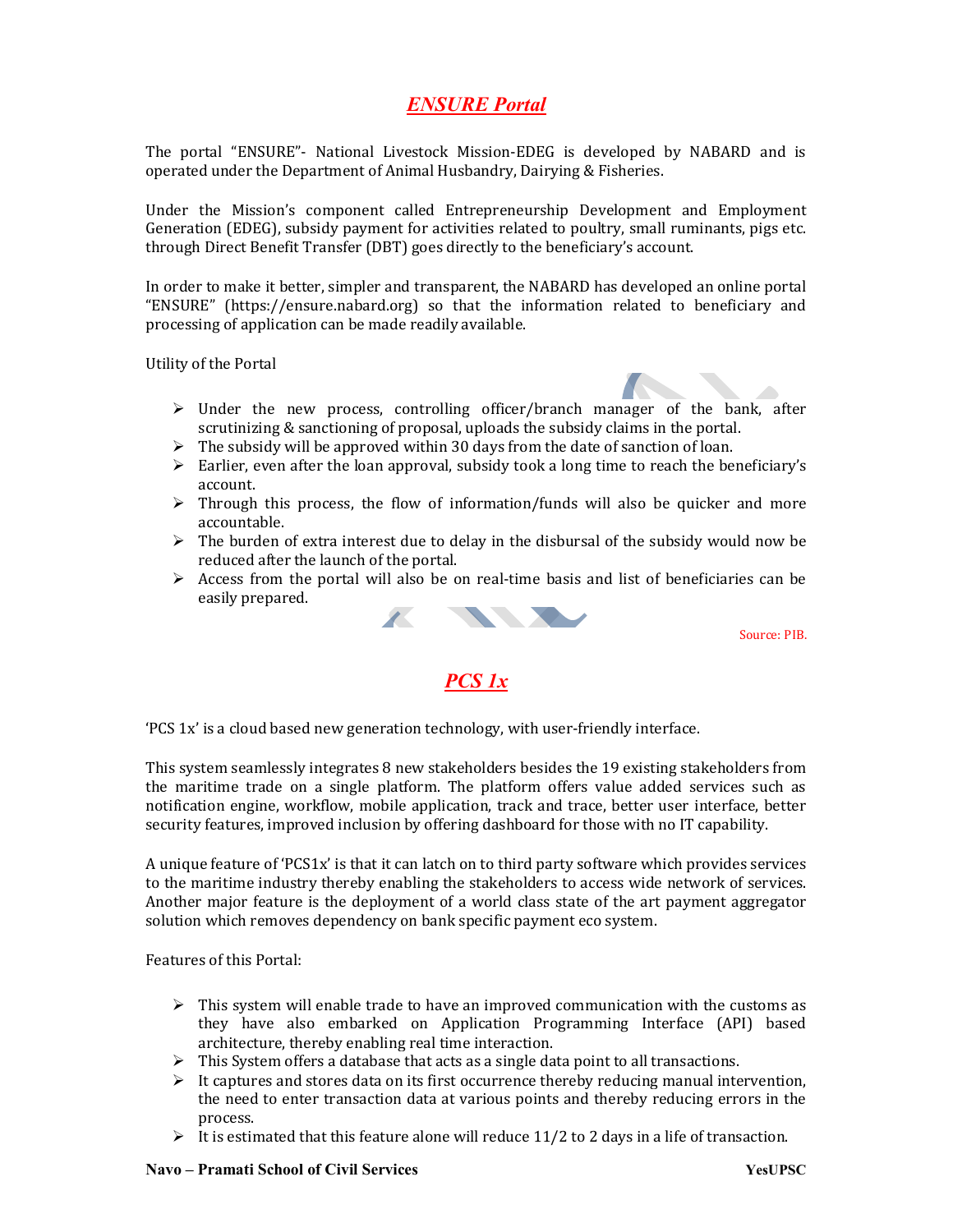- $\triangleright$  The application will have a cascading effect in reducing dwell time and overall cost of transaction.
- $\triangleright$  A major training and outreach program is under way to educate the stakeholders about the uses and benefits of 'PCS 1x'.

#### Source: PIB.

# UN Global Counter-Terrorism Coordination Compact

The framework is an agreement between the UN chief, 36 organizational entities, the International Criminal Police Organisation (INTERPOL) and the World Customs Organisation.

It aims to serve better the needs of Member States when it comes to tackling the scourge of international terrorism. Policies that limit human rights only end up alienating the very communities they aim to protect and which normally have every interest in fighting extremism. Such policies can effectively drive people into the hands of terrorists and undermine our efforts on prevention.

A new Task Force: The UN Global Counter-Terrorism Coordination Compact Task Force will replace the Counter-Terrorism Implementation Task Force. The former was established in 2005 to strengthen UN system-wide coordination and coherence of counter-terrorism efforts.

Source: The Hindu.

To Read Putting the public back in public health

Editorial

Only by aligning innovation with the priorities of a civilized society can we take healthcare to the next frontier

The United Kingdom's National Health Service marked its 70th birthday this year, so this is a good time to reflect on the NHS's past and consider its future. The NHS has long been a source of inspiration in healthcare debates around the world. But if it is not put on a more sustainable footing, it could become a cautionary tale.

When the NHS was founded in 1948, its mission, to provide universal high-quality health are, was daringly radical. In time, though, it came to represent a fundamental pillar of the modern welfare state.

Today, however, the NHS faces mounting challenges, owing to the years of "austerity" after the 2008 financial crisis, as well as to larger changes in the pharmaceutical industry's business model. With corporate governance increasingly oriented around narrow financial indicators such as quarterly earnings, drug companies have hiked drug prices, and the NHS is bearing the costs. Worse, many drugs would not even exist if not for public investment. Last year, the NHS spent £1 billion purchasing medicines that have received investments from the UK Medical Research Council and other public bodies. In the US, the National Institutes of Health (NIH) spends more than \$37 billion on biomedical research every year. And, worldwide, the public pays for an estimated two-thirds of all upfront costs for pharmaceutical research and development.

High drug prices can have ripple effects beyond public health around the whole world. It creates a huge barrier to access to medicines for two billion people and pushes 100 million people into extreme poverty every year. Beyond the human suffering, this imposes high economic costs. The